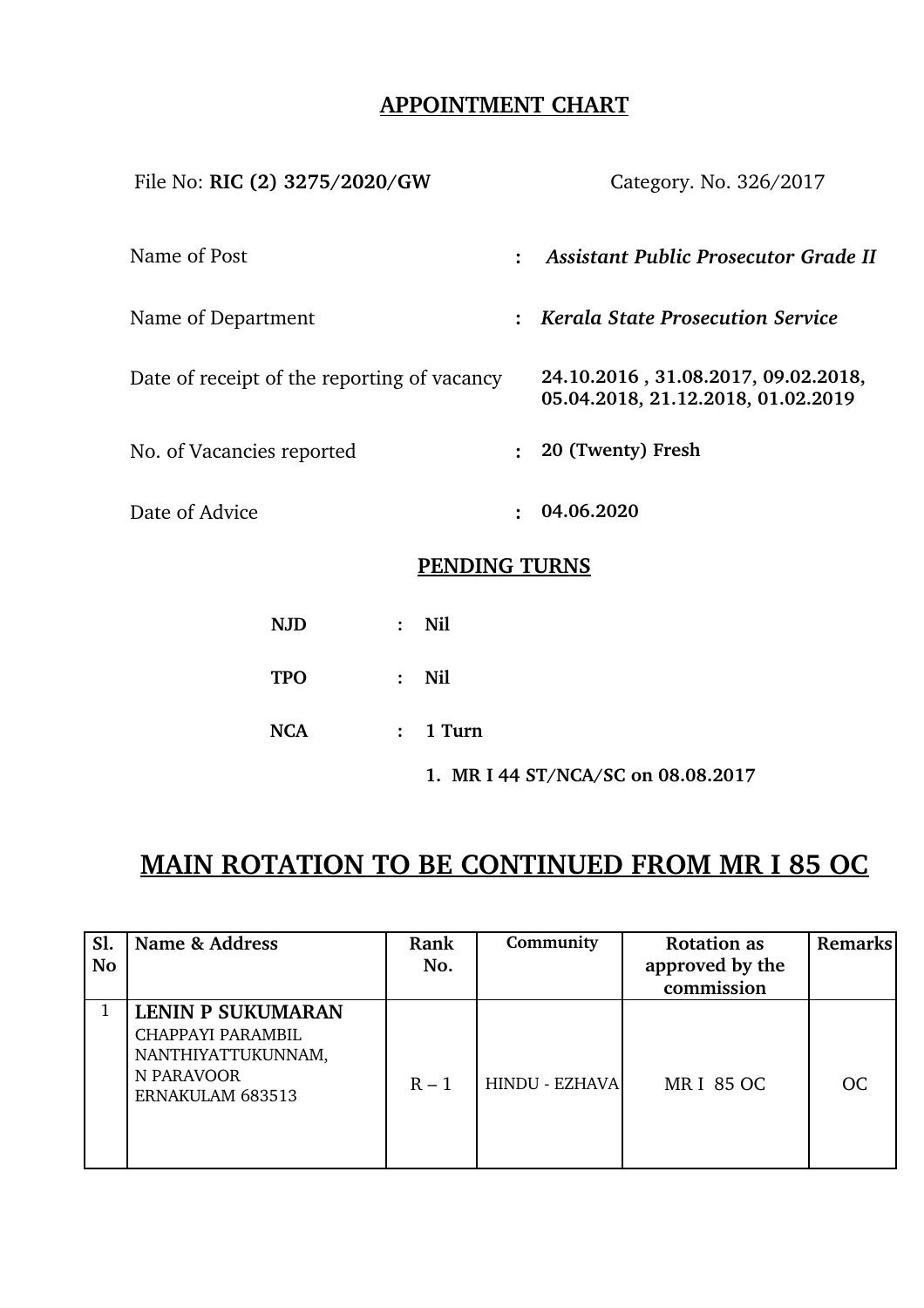| <b>S1.</b><br><b>No</b> | Name & Address                                                                                                 | Rank<br>No.      | Community              | <b>Rotation</b> as<br>approved by the | <b>Remarks</b> |
|-------------------------|----------------------------------------------------------------------------------------------------------------|------------------|------------------------|---------------------------------------|----------------|
| 2                       | <b>SALIL RAJ S</b><br>SHAJI MANZIL<br>VALACODE, PUNALUR<br>KOLLAM 691331                                       | $R - 5$          | <b>ISLAM - MUSLIM</b>  | commission<br><b>MRI 93 OC</b>        | <b>OC</b>      |
| 3                       | <b>VAISAL DATHAN</b><br>VALLUTHARAYIL<br>THEKKENADA PO, VAIKOM<br>KOTTAYAM 686142                              | $R - 2$          | $\left( \cdot \right)$ | <b>MRI 87 OC</b>                      | <b>OC</b>      |
| $\overline{4}$          | <b>VINITHATP</b><br><b>ATHIKKAI</b><br><b>VELLANI</b><br><b>THRISSUR</b>                                       | $R - 8$          | HINDU - EZHAVA         | <b>MRI 99 OC</b>                      | <b>OC</b>      |
| 5                       | <b>SYAM KRISHNA K R</b><br><b>ASWATHY</b><br>MALAYAMADOM,<br><b>KILIMANOOR</b><br>THIRUVANANTHAPURAM<br>695601 | $R - 3$          | $\left( \cdot \right)$ | <b>MRI 89 OC</b>                      | <b>OC</b>      |
| 6                       | UNNIKRISHNAN A G<br>ALOOR KALARICKAL<br><b>ALOOR</b><br><b>THRISSUR 680683</b>                                 | $R - 7$          | $OBC -$<br>KALARIKURUP | <b>MRI 97 OC</b>                      | <b>OC</b>      |
| $\overline{7}$          | <b>NAMITHA JATHAVEDAN</b><br><b>AAJANAM</b><br>PIPELINE ROAD<br>THRIKKAKARA, N P O L (PO)<br>ERNAKULAM 682021  | $R - 4$          | $\left( -\right)$      | <b>MRI 91 OC</b>                      | <b>OC</b>      |
| 8                       | UNNIKRISHNAN V V<br>VALIYAPARAMBIL HOUSE<br><b>NJARAKKAL</b><br>ERNAKULAM, 682505                              | $R - 1$<br>(S/L) | ST - ULLADAN           | <b>MRI 92 ST</b>                      | <b>BC</b>      |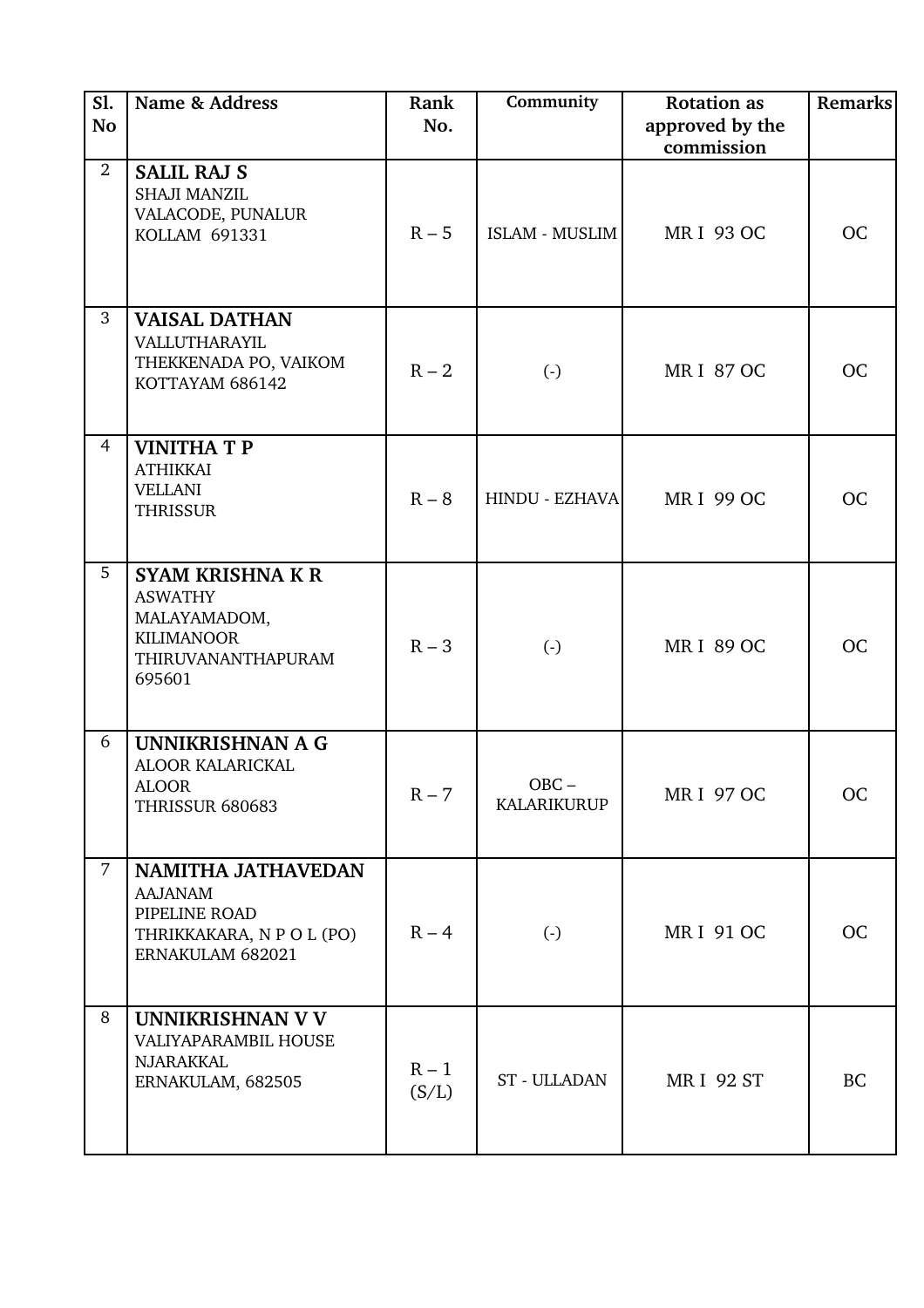| Sl.<br><b>No</b> | Name & Address                                                                                                        | Rank<br>No.             | Community             | <b>Rotation as</b><br>approved by the<br>commission | <b>Remarks</b> |
|------------------|-----------------------------------------------------------------------------------------------------------------------|-------------------------|-----------------------|-----------------------------------------------------|----------------|
| 9                | <b>ANSAR KH</b><br>KALATHINGAL HOUSE<br><b>VARAYAL</b><br><b>WAYANAD</b>                                              | $R - 6$                 | ISLAM - MAPPILA       | <b>MRI 95 OC</b>                                    | <b>OC</b>      |
| 10               | <b>ROVIN RODRIGUES</b><br>RODRIGUES COTTAGE<br>KURISHUPALLY ROAD<br>PERUMANOOR PO<br>ERNAKULAM 682015                 | $R - 19$                | ANGLO INDIAN          | MR I 94 LC/AI                                       | <b>BC</b>      |
| 11               | <b>SHAHANAVAS S</b><br>DIPPO PURAYIDOM,<br>CANTONMENT SOUTH,<br>CRA-163<br><b>CHINNAKKADA</b><br><b>KOLLAM 691001</b> | $R - 10$                | <b>ISLAM - MUSLIM</b> | MRII 3 OC                                           | <b>OC</b>      |
| 12               | <b>ABDUL VAHAB V</b><br><b>VADAKETHIL HOUSE</b><br><b>UDARANI</b><br><b>PUTHUR</b><br>MALAPPURAM - 676503             | $R - 12$                | <b>ISLAM - MUSLIM</b> | <b>MRI 86 M</b>                                     | <b>BC</b>      |
| 13               | <b>VENKATESH GOPI</b><br>PUTHETH HOUSE<br><b>KADAMAKUDY</b><br>PIZHALA<br>ERNAKULAM - 682027                          | $R - 14$                | <b>OBC - KUDUMBI</b>  | MRI 90 OBC                                          | <b>BC</b>      |
| 14               | <b>JAYARAJ M B</b><br>MADATHINKAL SHIVAPRABHA<br><b>THIRUNAKKARA</b><br>KOTTAYAM 686001                               | $R - 1$<br>(DA<br>LD/CP | $\left( -\right)$     | DA Locomotor<br>Disability/Cerebral<br>Palsy        | DA             |
| 15               | <b>LAREESH P</b><br>THAIVALAPPIL HOUSE<br>MUZHAPPILANGAD<br><b>KANNUR 670662</b>                                      | $R - 9$                 | HINDU - THIYYA        | MRII 1 OC                                           | <b>OC</b>      |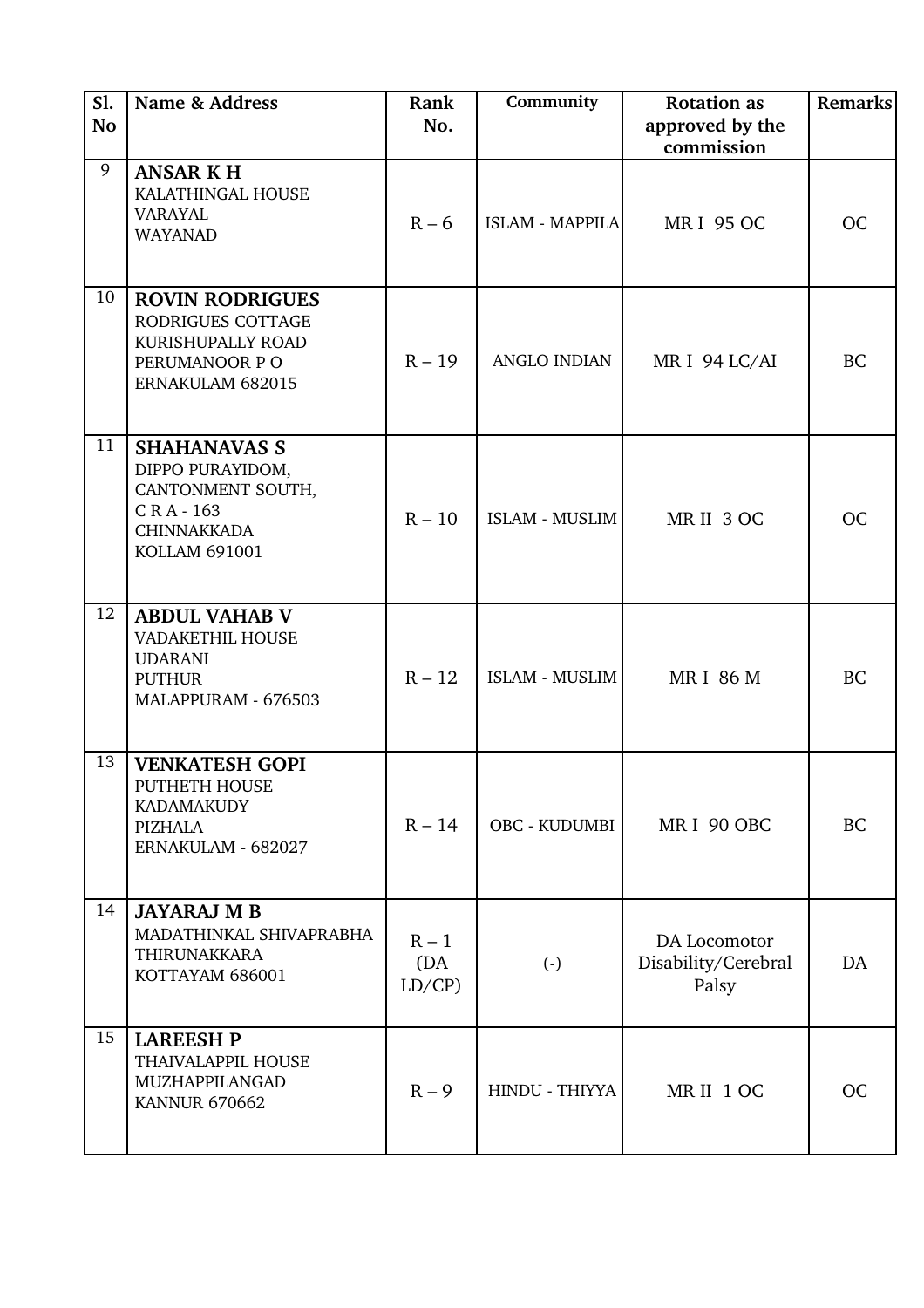| <b>S1.</b><br><b>No</b> | Name & Address                                                                                                          | Rank<br>No. | Community         | <b>Rotation</b> as<br>approved by the<br>commission | Remarks   |
|-------------------------|-------------------------------------------------------------------------------------------------------------------------|-------------|-------------------|-----------------------------------------------------|-----------|
| 16                      | <b>ARUN SUKUMAR</b><br>HOUSE NO: 46, REVATHI<br>KALPAKANAGAR, CHACKAI<br>THIRUVANANTHAPURAM<br>695024                   | $R - 16$    | HINDU - EZHAVA    | <b>MRI 88 E</b>                                     | <b>BC</b> |
| 17                      | <b>VINOD BABU M U</b><br><b>REVATHI NIVAS</b><br>NEAR LPS, KALLUVATHUKKAL<br>KALLUVATHUKKAL PO,<br><b>KOLLAM 691578</b> | $R - 26$    | <b>VISWAKARMA</b> | <b>MRI 100 V</b>                                    | <b>BC</b> |
| 18                      | <b>NAVAJOTH S</b><br>KISHORE BHAVAN(VIJAYA<br>SAWMIL)<br><b>CHANDANATHOPE</b><br><b>KOLLAM 691014</b>                   | $R - 17$    | HINDU - EZHAVA    | <b>MRI 98 E</b>                                     | <b>BC</b> |
| 19                      | <b>SILJA O T</b><br><b>BHAVANA</b><br>PERUVETTUR, KOYILANDY<br>CALICUT 673620                                           | $R - 18$    | HINDU - THIYYA    | MRII 2E                                             | <b>BC</b> |
| 20                      | <b>FAISAL P K</b><br><b>FELLAH MANZIL</b><br><b>GREEN LEAVES VILLAS</b><br>BP ANGADI POST<br><b>MALAPPURAM</b>          | $R - 21$    | ISLAM - MAPPILA   | <b>MRI 96 M</b>                                     | <b>BC</b> |

*Sl.Nos. 2, 4, 6, 9, 11, 12, 13, 15, 16, 18 & 20 are rearranged in the order of merit within the respective communities to keep seniority in the Ranked List.*